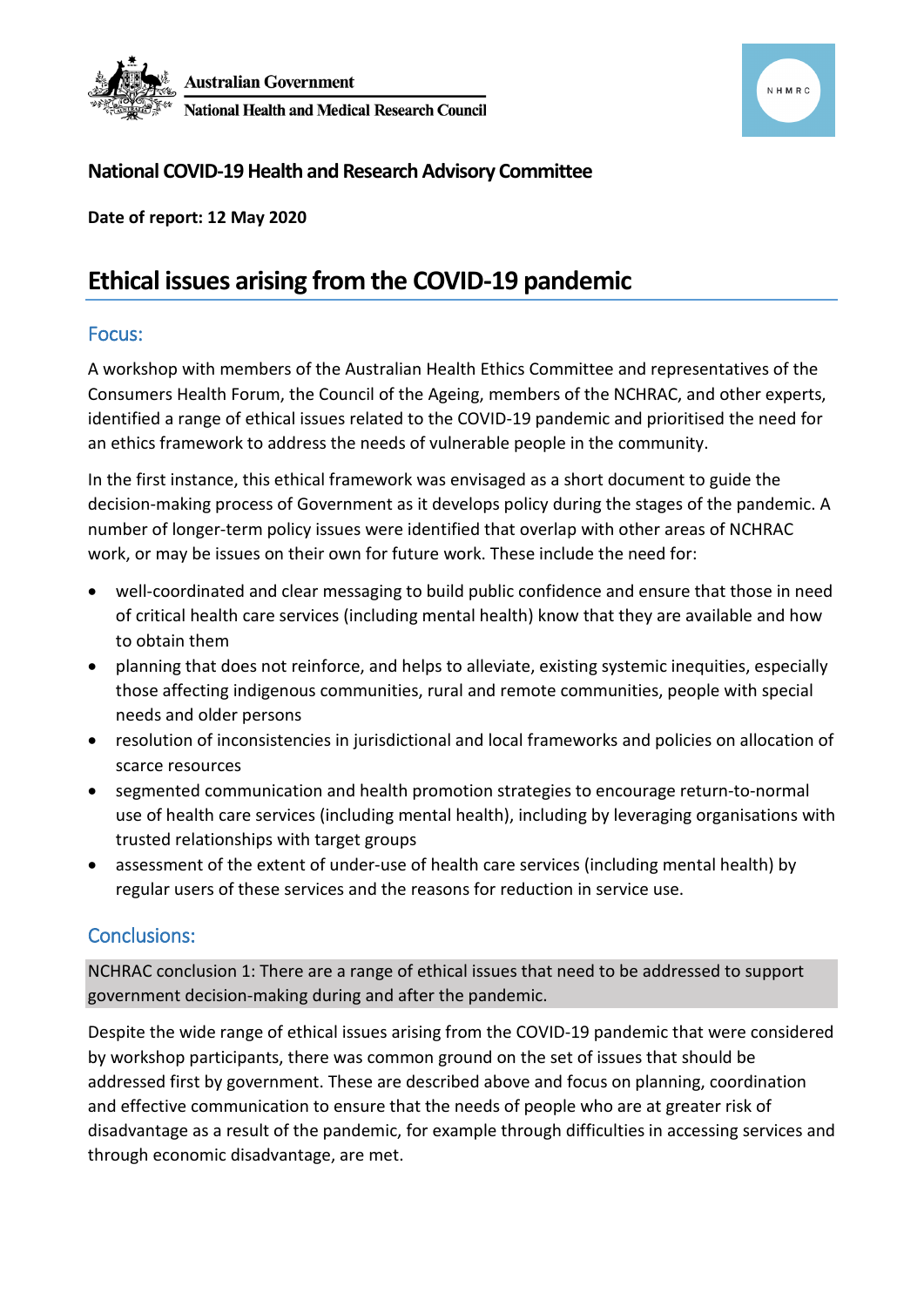Particular concern was expressed that those requiring services to support basic functioning during this crisis, such as primary health care and counselling, psychological care, allied health care, education and information support are not accessing those services due to fear, lack of confidence and confusion. This deficit will have inevitable detrimental flow on effects as we emerge from the pandemic. Addressing this requires careful planning, coordination between jurisdictions and effective communication strategies to promote available services and facilitate uptake of these services by those most in need of them.

In drawing this conclusion, NCHRAC considered:

- Input from consumer representatives from states and territories and Consumers Health Forum executive officers.
- Input from the Australian Health Ethics Committee.
- International guidance (e.g. World Health Organisation).

NCHRAC conclusion 2: Engaging with and promoting the active participation of those most affected by systemic inequities is critical to avoid reinforcing these inequities as we emerge from the pandemic.

For any steps taken by government to address the identified priority ethical issues to be effective, genuine engagement with and the active participation of those who are the intended beneficiaries of these actions should occur. The ethical framework should identify strategies for engagement and active participation both during and following the pandemic.

NCHRAC conclusion 3: Further consultation with the Australian Health Ethics Committee (AHEC) and key consumer groups is required to develop this framework and to identify and prioritise other ethical issues.

Discussion of the ethical implications of the COVID-19 pandemic, Australia's responses to it and our emergence from it focused on its impact on the members of the community in the most vulnerable circumstances. While this focus is appropriate, other key issues, such as the impact on the health, well-being, training and support of health care professionals, first responders and other frontline workers and the ethical conduct of socially necessary research and evaluation activities also merit investigation and, potentially, recommendation to government for action. Further, the COVID-19 pandemic has caused significant economic disruption, which is having inequitable impacts in the community raising a range of ethical issues.

Accordingly, the NCHRAC recommends that further concentrated deliberations by AHEC and others be supported by the CMO, with a full report to be provided as expeditiously as possible.

# **Background**

Significant efforts have been made nationally and internationally to identify and analyse the ethical implications of people's experiences of the COVID-19 pandemic and the impact of responses to the pandemic, including necessary public health measures and other government policy decisions. These analyses draw on well-articulated considerations of common ethical concerns such as allocation of scarce healthcare resources, the impact of social, health and economic policy on disadvantaged populations and the responsible conduct of research.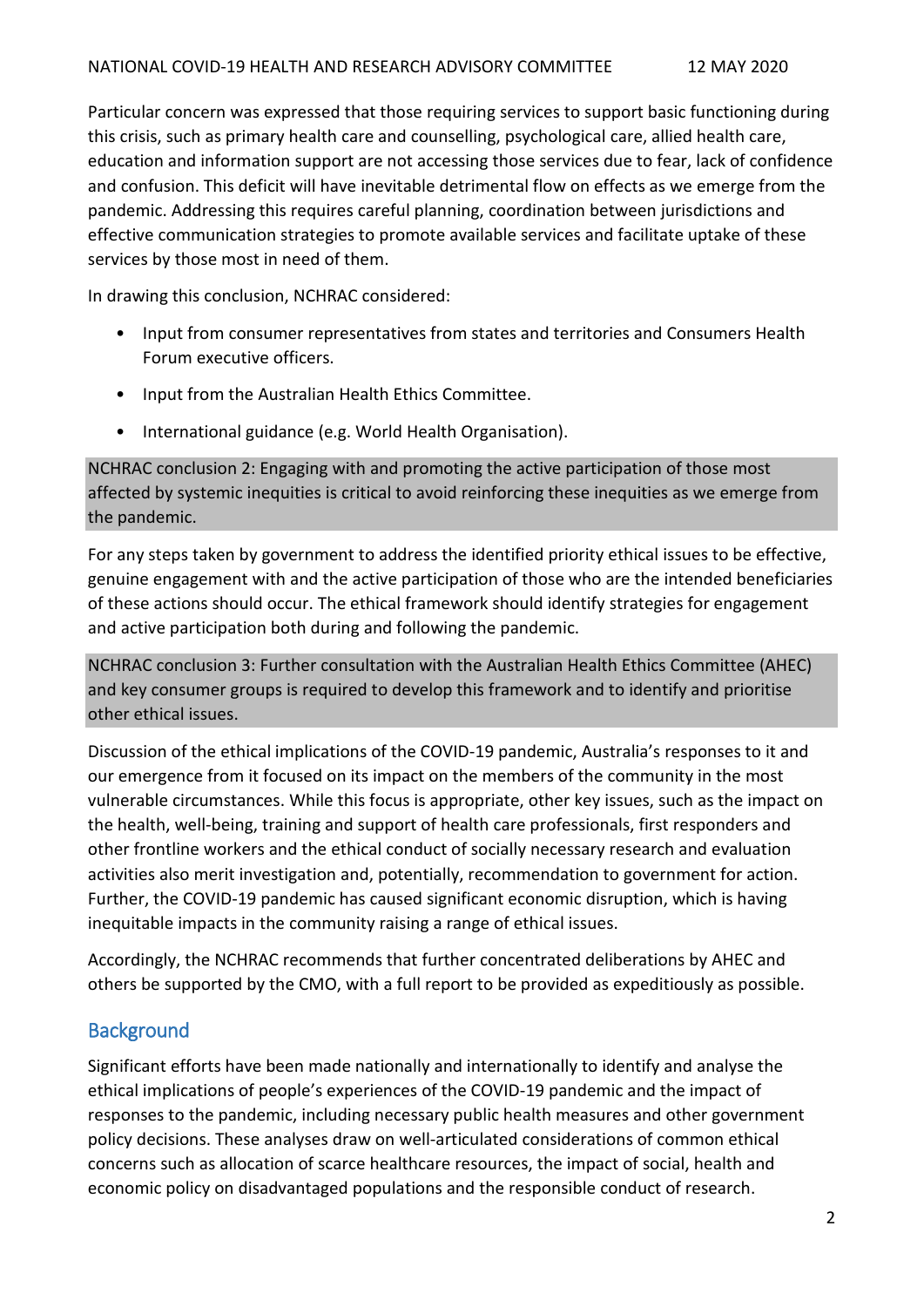Workshop participants considered a number of themes outlined in an issues paper (Attachment 1) including resource allocation, the impact of public health measures, issues specific to Aboriginal and Torres Strait Islanders, and those affecting health care professionals, research ethics issues and planning for the emergence from the pandemic.

# Other considerations

In the course of developing this advice, NCHRAC identified the following ethical considerations that were out of scope for this current advice, but are important and related considerations and could form the basis for further advice to be developed over time:

- Ethical concerns about the conduct of vaccine research and the use of 'compassionate use' mechanisms to provide unproven drugs or other therapies to those with COVID-19 or associated symptoms.
- The detrimental impact of 'freezing' or de-emphasising non-COVID-19 related research, particularly research into life-threatening health conditions, infectious diseases and critical mental health research.
- The development of a national ethics framework for access to and allocation of ICU beds and other critical care resources.

# **Attachments**

Attachment 1: Issues paper: Ethical issues arising from the COVID-19 pandemic (provided to all workshop participants)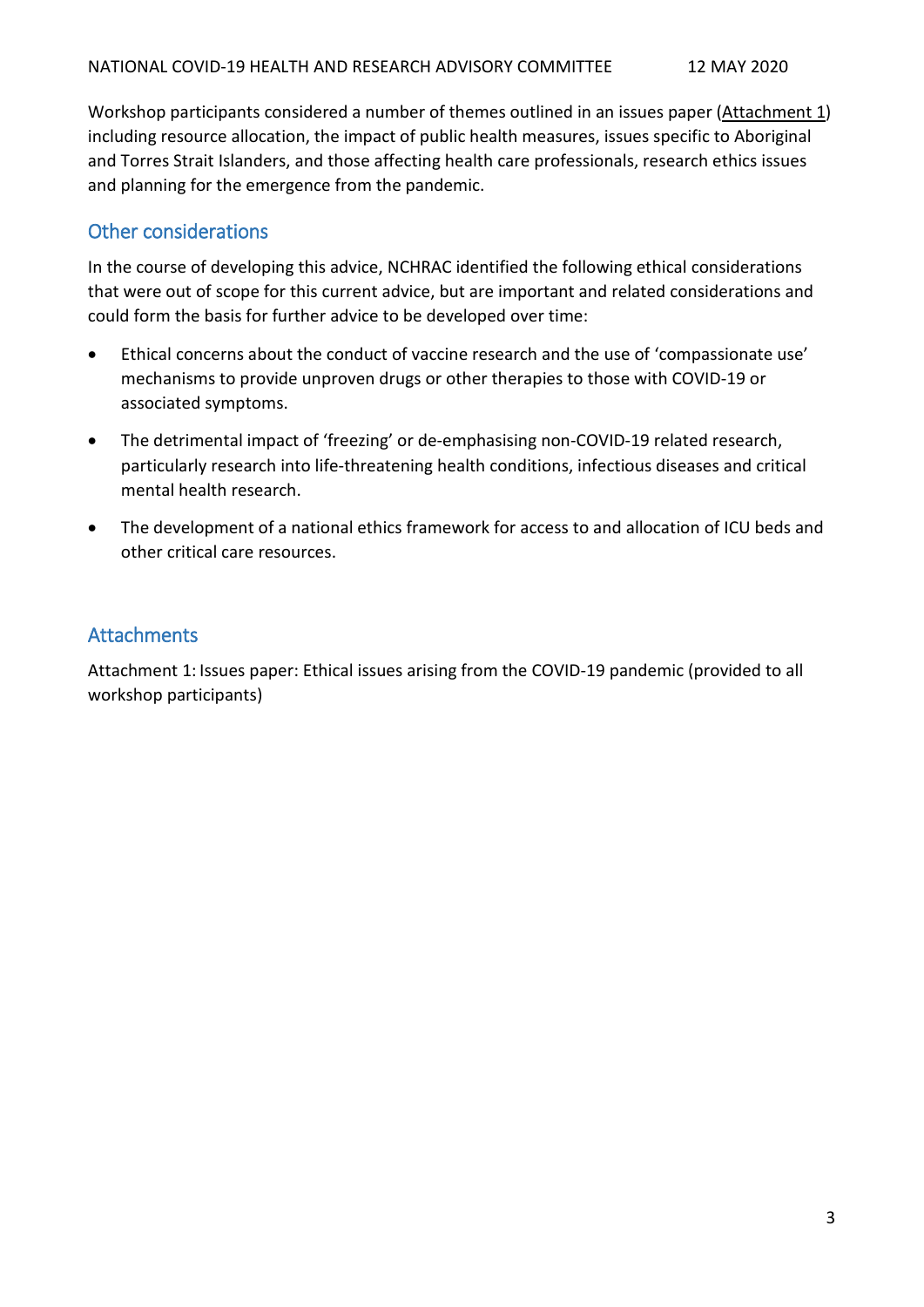# ETHICAL ISSUES ARISING FROM THE COVID-19 PANDEMIC

#### **BACKGROUND**

The advice you provide today will be considered by NCHRAC and will help shape its considerations of advice on the following questions:

- 1. What are the key ethical issues that require specific consideration by the Australian Government in relation to the COVID-19 pandemic?
- 2. What next steps should the Australian Government take to consider these issues?

#### **DISCUSSION**

The COVID-19 pandemic, and responses to it, present existential, health, social, political and economic challenges, both on a societal and individual level. All of these challenges have an ethical dimension and there are numerous organisations, academic centres and others around the globe who have been active in scanning the landscape and scoping these issues. Some of these resources are included in the list provided at Appendix A to this document.

For the purposes of considering the ethical issues and the development of advice for the NCHRAC and the CMO, the following themes below are proposed as a way to structure the discussion at this workshop.

Community engagement and support is critical to the successful implementation of measures to contain the pandemic. Population groups and sectors of the Australian community are affected by the pandemic in different ways and will have varying responses to it. The ethical issues raised by the pandemic will also express themselves differently within Australian communities and it is important to understand the ways that these issues manifest themselves. The aim of the workshop is to provide a forum for sharing a broad spectrum of views on a range of ethical issues in order to inform the Government's response.

Each of the topics outlined below aims to start a conversation on a range of ethical issues. Participants will be asked to identify key areas for prioritising and what actions they would like to see taken by government and to raise any other issues they would like included in the advice presented to the CMO.

- 1. Resource allocation
- 2. Implementation of public health measures
- 3. Issues faced by health care providers
- 4. Impact on Aboriginal and Torres Strait Islander peoples and communities
- 5. Research ethics
- 6. Emerging from the pandemic and future planning

It is further proposed that the issues above are considered through the lens of what Australia's unique contribution to the ethics landscape can be and that we identify the top three priorities for consideration by the CMO and the Australian Health Protection Principal Committee.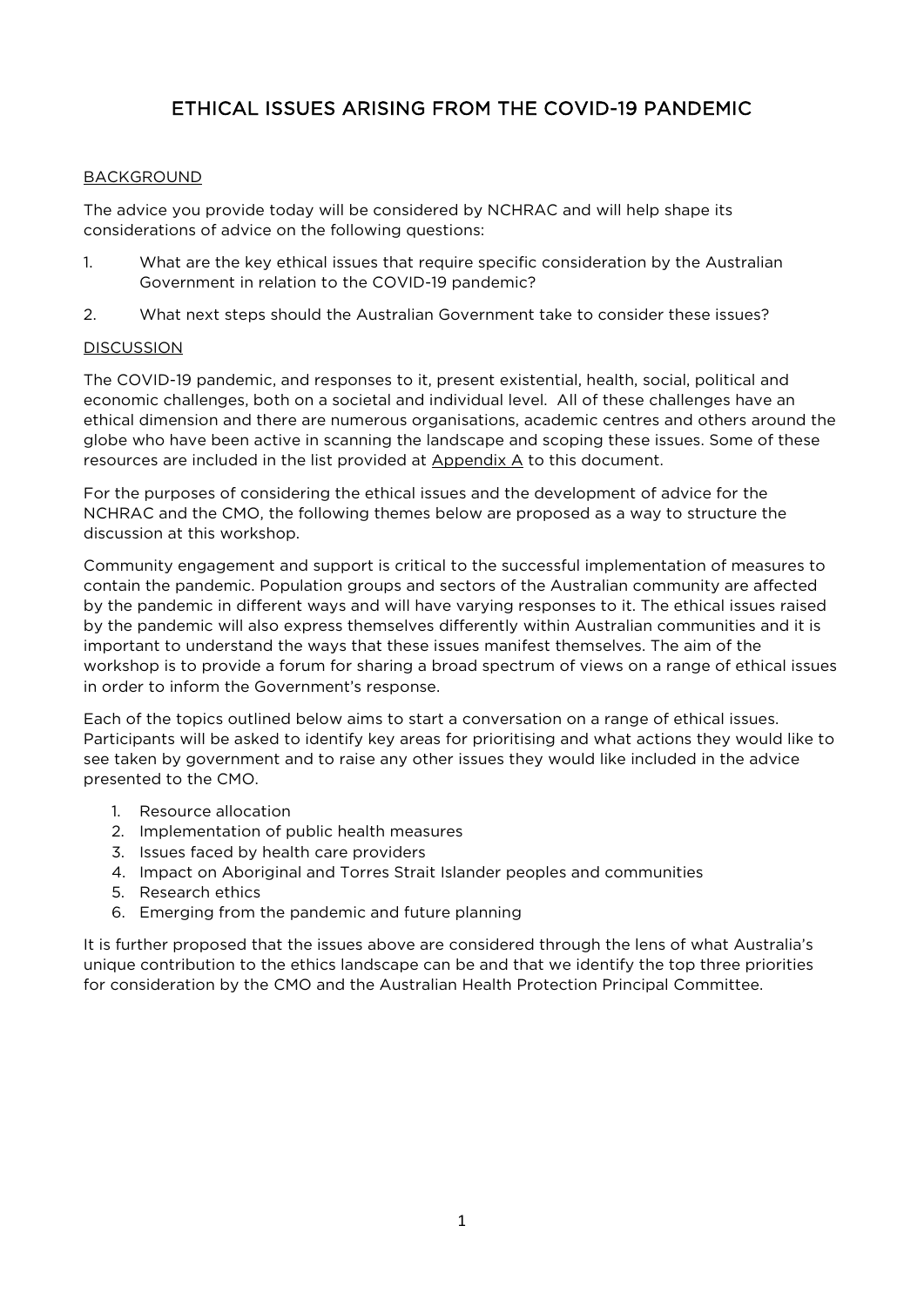#### 1. Resource allocation

Health resource allocation in the pandemic operates on multiple levels:

- deciding who receives specific interventions and care options when they become limited
- funding public health resources more broadly (such as increased testing and surveillance), and
- balancing the allocation of public health resources versus equally important resources for general health care provision.

There is a rough consensus in the literature and in practice that allocation of scarce resources should be guided by efforts to balance considerations of utility and equity; however formulas, criteria and application vary, resulting in inconsistent processes and outcomes. Another key principle is reciprocity; that is, prioritising provision of or access to services and resources for those individuals (health care professionals or others), who contribute directly to the pandemic response.

Consequently, much guidance on the ethics of resource allocation emphasises the importance of transparency and consistency in decision-making processes, both on the individual case level and with respect to policy development and implementation.

For an overview of these issues, see:

• Guidance For Managing Ethical Issues In Infectious Disease Outbreaks (WHO), Chapter 4: [https://apps.who.int/iris/bitstream/handle/10665/250580/9789241549837](https://apps.who.int/iris/bitstream/handle/10665/250580/9789241549837-eng.pdf?sequence=1&isAllowed=y) [eng.pdf?sequence=1&isAllowed=y](https://apps.who.int/iris/bitstream/handle/10665/250580/9789241549837-eng.pdf?sequence=1&isAllowed=y)

#### 2. Implementation of public health measures

Ethical issues arise in both the implementation and lifting of public health measures required to manage the pandemic. These include:

- restrictions on human activity and movement,
- specific quarantining measures,
- requirements for testing, contact tracing and surveillance,
- decisions to lift some, but not other restrictions and the need to balance competing priorities (such as reducing economic and psychological burdens by loosening some restrictions, which may ultimately lead to new outbreaks).

In each of these instances, key ethical considerations might include efficacy, proportionality, equity, transparency, protecting confidentiality and limits on disclosure of information, the potential for coercion in the interest of universal participation and ensuring adequate oversight.

An obvious single-issue focus could be on surveillance technology and its implications for privacy and community trust in government as well as broader risk/benefit assessments.

Focus could also be put on the differential impact of public health measures on individuals and communities who are both disproportionately impacted by them and less able or willing to comply with them due to systemic inequity and consequent distrust of authority.

An issue related to surveillance is ethical issues associated with the development of registries of people who have had, or been treated for, COVID-19 for the purposes of tracking, follow-up or development of reliable and complete data sets.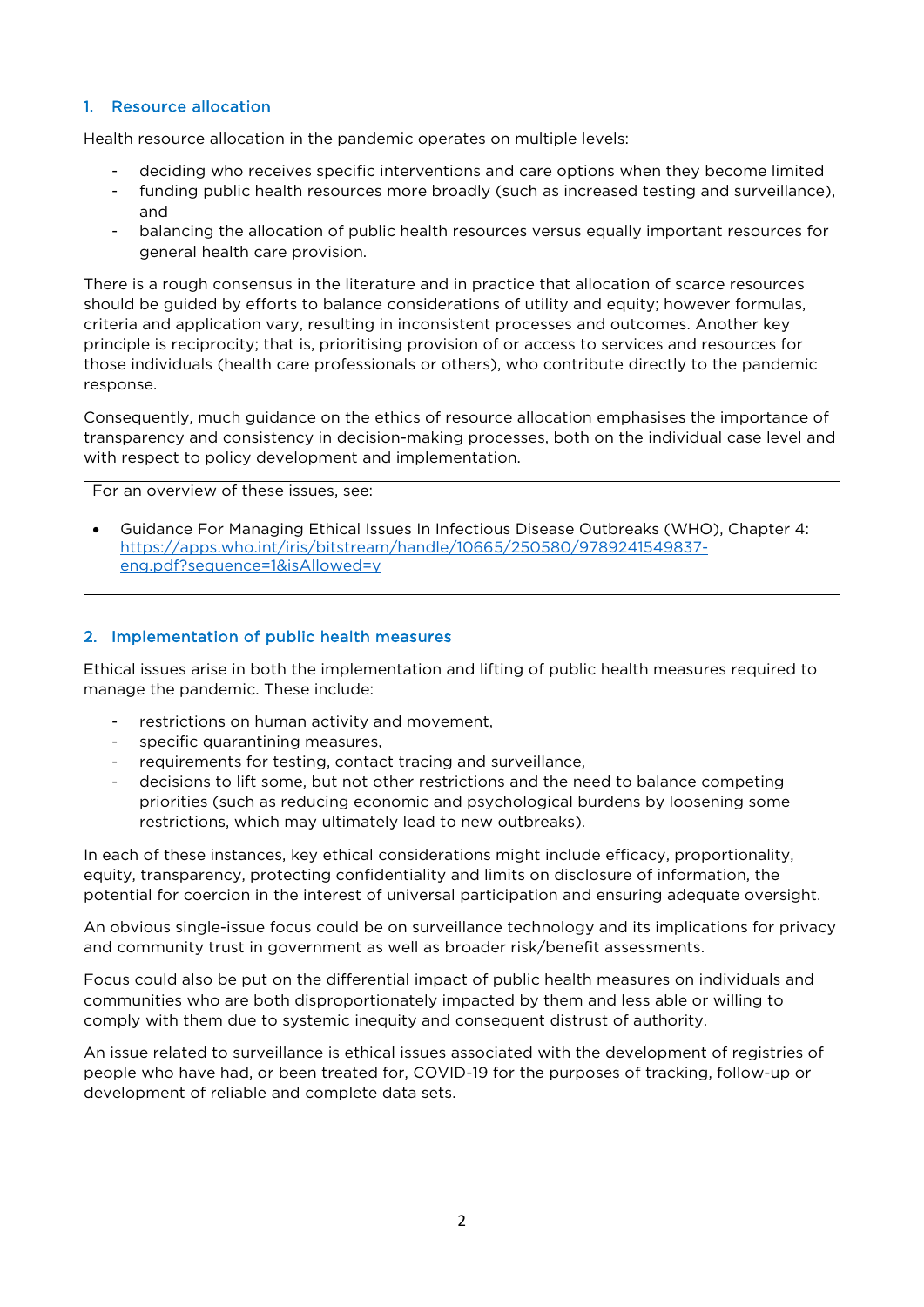For an overview of these issues, see:

• Guidance For Managing Ethical Issues In Infectious Disease Outbreaks (WHO), Chapters 5 & 6: [https://apps.who.int/iris/bitstream/handle/10665/250580/9789241549837](https://apps.who.int/iris/bitstream/handle/10665/250580/9789241549837-eng.pdf?sequence=1&isAllowed=y) [eng.pdf?sequence=1&isAllowed=y](https://apps.who.int/iris/bitstream/handle/10665/250580/9789241549837-eng.pdf?sequence=1&isAllowed=y)

#### 3. Issues faced by health care providers

Frontline health care workers and other health professionals and emergency responders are challenged by the parameters of their duty-of-care to those whom they treat and care for and balancing this with their own safety and, potentially, that of their families.

Key issues are the extent to which health care providers are obliged to secure access to resources on behalf of their patients/clients, what resources are within their duty-of-care to provide and what their obligations are if the most effective resources are not available.

Another critical issue, related to the above, is the extent to which health care providers are expected to risk their own health and well-being in order to provide treatment and care to those who have COVID-19 in the absence of adequate and sufficient personal protective equipment.

For an overview of these issues see:

• Guidance For Managing Ethical Issues In Infectious Disease Outbreaks (WHO), Chapter 13: [https://apps.who.int/iris/bitstream/handle/10665/250580/9789241549837](https://apps.who.int/iris/bitstream/handle/10665/250580/9789241549837-eng.pdf?sequence=1&isAllowed=y) [eng.pdf?sequence=1&isAllowed=y](https://apps.who.int/iris/bitstream/handle/10665/250580/9789241549837-eng.pdf?sequence=1&isAllowed=y)

#### 4. Impact on Aboriginal and Torres Strait Islander peoples and communities

As we have seen throughout the world, the pandemic and governments' responses to it, have highlighted existing inequalities in society and prompted different ways of thinking about and managing these inequalities. In Australia, Aboriginal and Torres Strait Islander communities face greater inequalities and lower health outcomes than many other non-indigenous Australians. In addition, public health measures such as social distancing, the requirement to 'stay home' and closing borders in the Northern Territory may have a disproportionately greater impact on indigenous communities than other Australians. This is due to cultural practices that require social interaction, the fact that it is more difficult to self-isolate in poorer quality housing and the fear that those with underlying health issues may be more badly affected by COVID-19.

The increased attention to health during the pandemic presents an opportunity to tailor our responses as a nation to those whose overall health is poorer and for whom access to treatment and other health care resources is more difficult. This could take the form of recommending that more specific resources are made available to people who have been and continue to be subjected to systemic inequity, and/or live in more remote or isolated environments. It could also generate a recommendation that the perspectives of Aboriginal and Torres Strait Islander peoples and other disadvantaged groups should be explicitly sought and taken into account in the development of ethical responses to the pandemic.

#### 5. Research ethics

There are a range of issues that merit consideration in the area of research ethics. These relate primarily to the fact that there is an urgent need to find an effective vaccine and treatments for COVID-19 and also to measure our response to interventions in order to most effectively manage the pandemic.

Issues that have been identified include: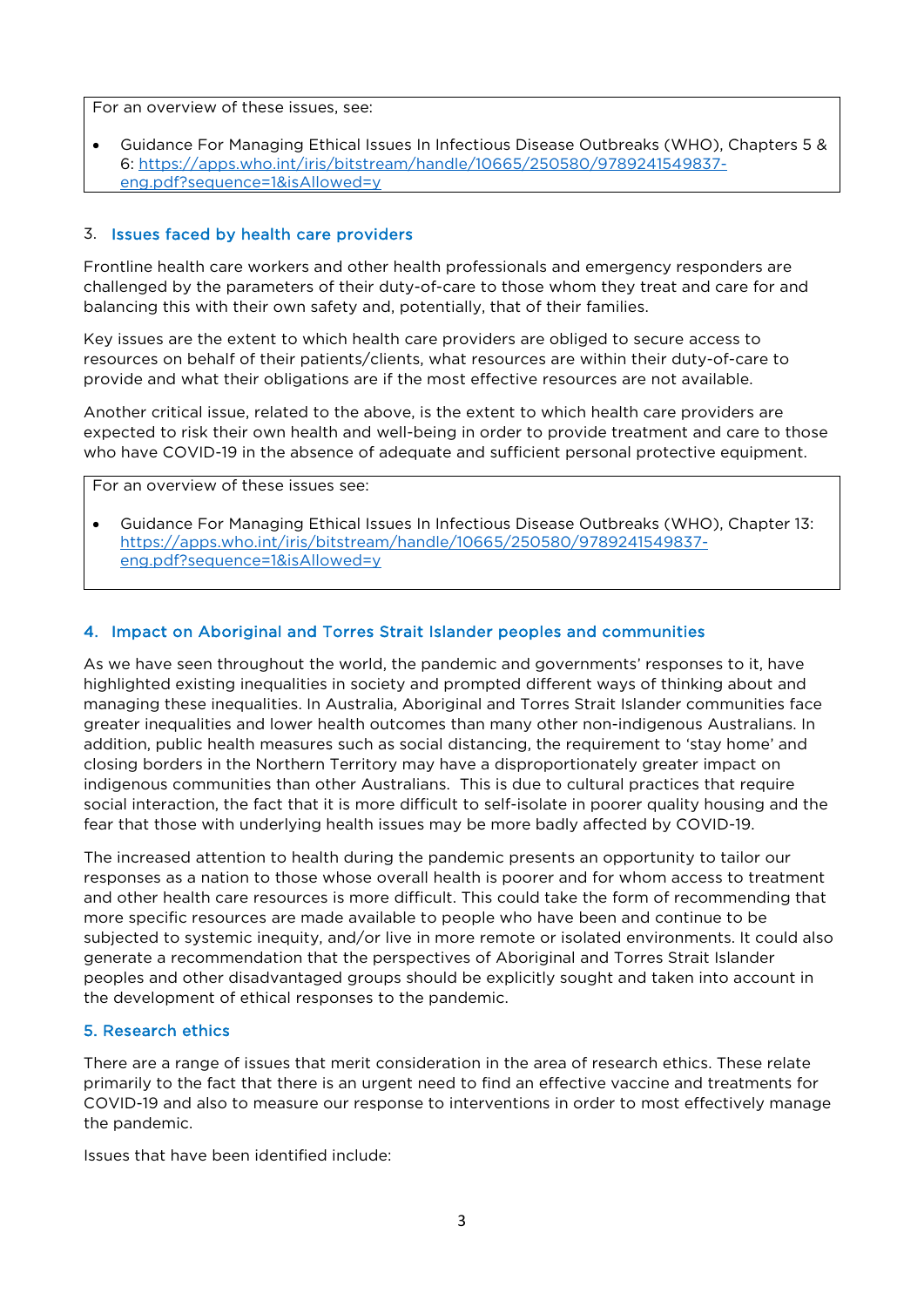- The use of unproven interventions as treatment outside of the usual clinical trial process. The use of mechanisms to get experimental therapies or treatments to those with COVID-19 without subjecting them to the rigour of the clinical trial process may be increasing. In Australia, this would come under the TGA's special access scheme (SAS) or its authorised prescriber (AP) scheme. Common language for these schemes is 'compassionate use'. In the international literature, these mechanisms are referred to as "monitored emergency use of unregistered and experimental interventions" (MEURI).
- Ethical issues associated with the pressure to introduce interventions with an insufficient (in normal times) evidence base and the need to collect and share data on their efficacy whether or not they are introduced 'prematurely' and whether or not they are the subject of defined research.
- Proposals to vary the standard process for development of a new vaccine to accelerate its development. One popular proposal is to bypass Phase 2 clinical trials and go directly from Phase 1 studies to Phase 3 randomised clinical trials.
- The need for modifications to research design, development, review and conduct during the pandemic to enable important COVID-19 research to commence and to provide for the safe continuation of existing non-COVID-19 research.
- The ethical conduct of rapid research into the impact of the pandemic and responses to the pandemic, and
- Considerations around the prioritisation of research; specifically, the impact of deemphasising and discontinuing non-COVID-19 research.

#### For an overview of these issues see:

Guidance for Managing Ethical Issues in Infectious Disease Outbreaks (WHO), Chapter 9: [https://apps.who.int/iris/bitstream/handle/10665/250580/9789241549837](https://apps.who.int/iris/bitstream/handle/10665/250580/9789241549837-eng.pdf?sequence=1&isAllowed=y) [eng.pdf?sequence=1&isAllowed=y](https://apps.who.int/iris/bitstream/handle/10665/250580/9789241549837-eng.pdf?sequence=1&isAllowed=y)

See Guidance for Managing Ethical Issues in Infectious Disease Outbreaks (WHO), Chapter 8: [https://apps.who.int/iris/bitstream/handle/10665/250580/9789241549837](https://apps.who.int/iris/bitstream/handle/10665/250580/9789241549837-eng.pdf?sequence=1&isAllowed=y) [eng.pdf?sequence=1&isAllowed=y](https://apps.who.int/iris/bitstream/handle/10665/250580/9789241549837-eng.pdf?sequence=1&isAllowed=y)

#### 6. Emerging from the pandemic and future planning

In the event that a SARS-CoV-2 vaccine does not emerge in the short to medium term, or even in the long-term, consideration will need to be given to how to emerge from the pandemic and to safely restart social and economic activity.

Australia's apparent success in containing the spread of the virus could serve to position us at the forefront of global initiatives to advise on emerging from the first phase of the pandemic and research evaluating those initiatives.

We could, for example, lead consideration of the ethical issues arising from widespread testing, the impact of relaxed travel and trade and associated routine quarantining and other initiatives, as well as the psychological, and socio-economic impact of (a) emergence from the first phase (b) potential management of any second phase (second wave / new cluster/s) of virus spread and (c) ongoing adjustment to the 'new normal' at the individual and societal levels.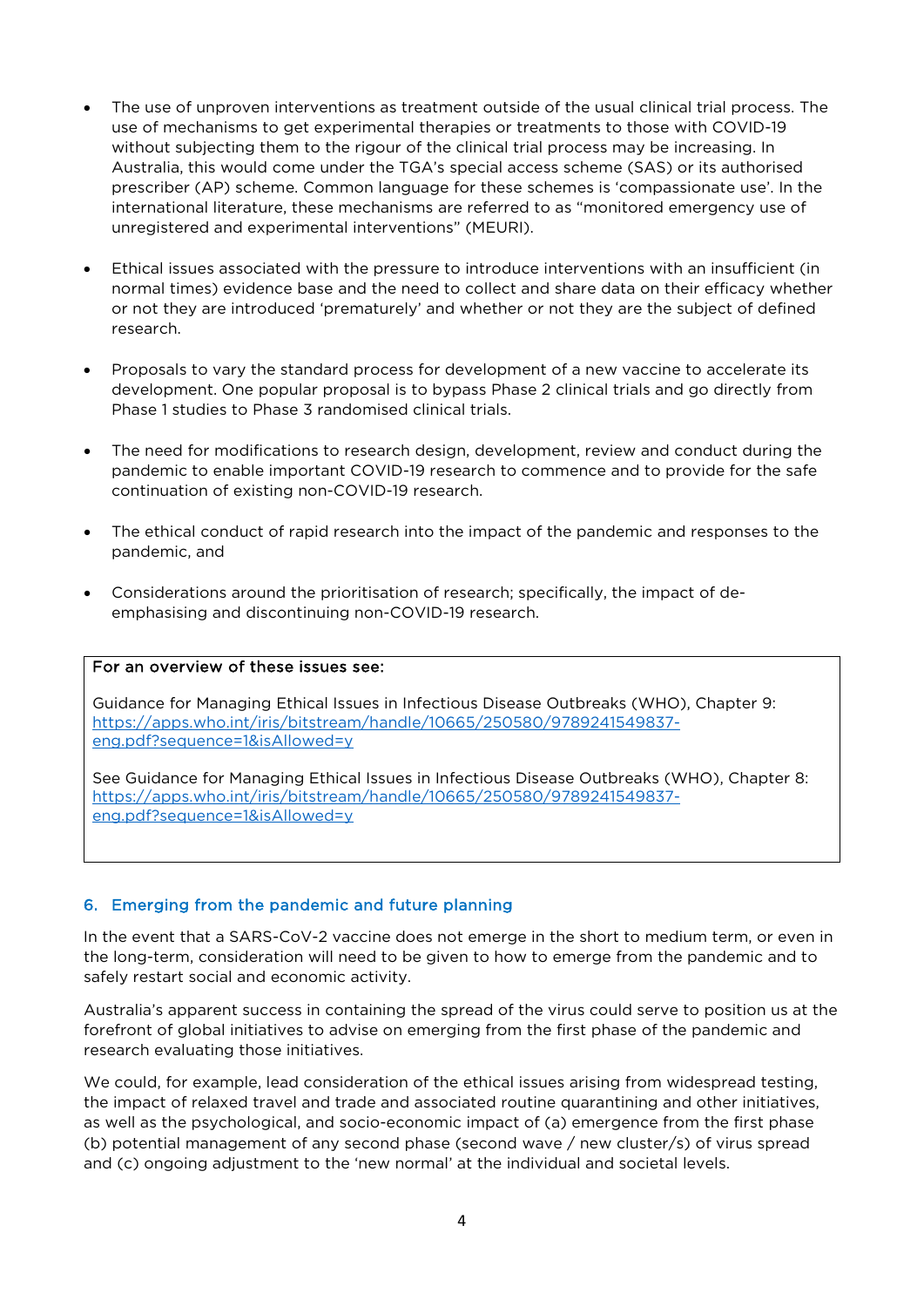### Appendix A – Pandemic ethics resources

#### General

WHO Guidance on Management Ethical Issues in Infectious Disease Outbreaks: [https://apps.who.int/iris/bitstream/handle/10665/250580/9789241549837](https://apps.who.int/iris/bitstream/handle/10665/250580/9789241549837-eng.pdf?sequence=1&isAllowed=y) [eng.pdf?sequence=1&isAllowed=y](https://apps.who.int/iris/bitstream/handle/10665/250580/9789241549837-eng.pdf?sequence=1&isAllowed=y)

Nuffield Council on Bioethics: [https://www.nuffieldbioethics.org/topics/health-and](https://www.nuffieldbioethics.org/topics/health-and-society/covid-19)[society/covid-19](https://www.nuffieldbioethics.org/topics/health-and-society/covid-19)

Hastings Center Ethics Resources on the Coronavirus (Covid-19): <https://www.thehastingscenter.org/ethics-resources-on-the-coronavirus/>

Bioethics.net and the American Journal of Bioethics: <http://www.bioethics.net/2020/03/bioethics-toolkit-resources-for-covid-19/>

AG Ethik Public Health Ethics and COVID-19: [https://www.public-health](https://www.public-health-covid19.de/images/2020/Ergebnisse/Policy_Brief_Pandemic_Ethics_GeneralF.pdf)[covid19.de/images/2020/Ergebnisse/Policy\\_Brief\\_Pandemic\\_Ethics\\_GeneralF.pdf](https://www.public-health-covid19.de/images/2020/Ergebnisse/Policy_Brief_Pandemic_Ethics_GeneralF.pdf)

Public Health Emergency Preparedness and Response Ethics Network: <https://epidemicethics.tghn.org/>

Group of Eight COVID-19 Roadmap to Recovery – A Report for the Nation: <https://go8.edu.au/research/roadmap-to-recovery>

#### Resource allocation issues

WHO Ethics and COVID-19: resource allocation and priority setting: [http://origin.who.int/blueprint/priority-diseases/key-action/EthicsCOVID-](http://origin.who.int/blueprint/priority-diseases/key-action/EthicsCOVID-19resourceallocation.pdf)[19resourceallocation.pdf](http://origin.who.int/blueprint/priority-diseases/key-action/EthicsCOVID-19resourceallocation.pdf)

Australasian Association of Bioethics & Health Law resources: [https://aabhl.org/allocating](https://aabhl.org/allocating-scarce-healthcare-resources-during-the-covid-19-pandemic/)[scarce-healthcare-resources-during-the-covid-19-pandemic/](https://aabhl.org/allocating-scarce-healthcare-resources-during-the-covid-19-pandemic/)

Sydney Health Ethics Clinical Resource Allocation framework: [https://www.sydney.edu.au/content/dam/corporate/documents/faculty-of-medicine-and](https://www.sydney.edu.au/content/dam/corporate/documents/faculty-of-medicine-and-health/research/centres-institutes-groups/she.-clinical-ethics.-resource-allocation-framework.-version-1.-2-april-2020.pdf)[health/research/centres-institutes-groups/she.-clinical-ethics.-resource-allocation-framework.](https://www.sydney.edu.au/content/dam/corporate/documents/faculty-of-medicine-and-health/research/centres-institutes-groups/she.-clinical-ethics.-resource-allocation-framework.-version-1.-2-april-2020.pdf) [version-1.-2-april-2020.pdf](https://www.sydney.edu.au/content/dam/corporate/documents/faculty-of-medicine-and-health/research/centres-institutes-groups/she.-clinical-ethics.-resource-allocation-framework.-version-1.-2-april-2020.pdf)

#### Implementation of public health measures

WHO Ethics & SARS-CoV-2 – Restrictive Measures and Physical Distancing: [https://media.tghn.org/articles/Ethics\\_\\_COVID-19\\_\\_Restrictive\\_Measures\\_-\\_Apr\\_14.pdf](https://media.tghn.org/articles/Ethics__COVID-19__Restrictive_Measures_-_Apr_14.pdf)

WHO Guidelines on ethical issues in public health surveillance: <https://apps.who.int/iris/bitstream/handle/10665/255721/9789241512657-eng.pdf?sequence=1>

#### Issues faced by health care providers

Not yet identified